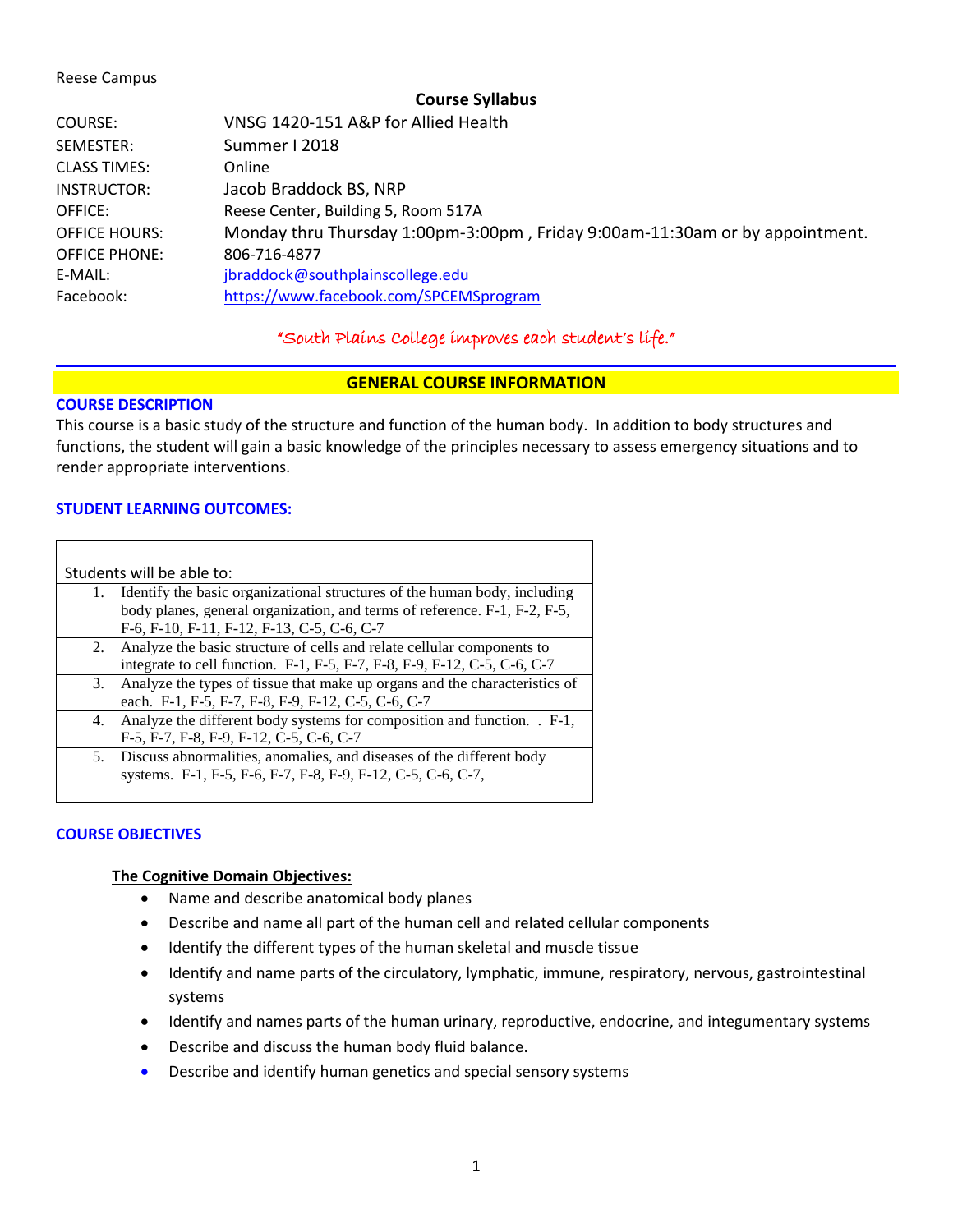#### **EVALUATION METHODS**

Computer-based exams, quizzes, and other projects as assigned.

#### **ACADEMIC INTEGRITY**

It is the aim of the faculty of South Plains College to foster a spirit of complete honesty and a high standard of integrity. The attempt of any student to present as his or her own any work which he or she has not honestly performed is regarded by the faculty and administration as a most serious offense and renders the offender liable to serious consequences, possibly suspension.

**Cheating** - Dishonesty of any kind on examinations or on written assignments, illegal possession of examinations, the use of unauthorized notes during an examination, obtaining information during an examination from the textbook or from the examination paper of another student, assisting others to cheat, alteration of grade records, illegal entry or unauthorized presence in the office are examples of cheating. Complete honesty is required of the student in the presentation of any and all phases of coursework. This applies to quizzes of whatever length, as well as final examinations, to daily reports and to term papers.

Any assignment **0 or F** will be given on any assignment or test that cheating was utilized. Offender maybe liable for being dropped from the course at the discretion of the instructor.

**Plagiarism** - Offering the work of another as one's own, without proper acknowledgment, is plagiarism; therefore, any student who fails to give credit for quotations or essentially identical expression of material taken from books, encyclopedias, magazines and other reference works, or from themes, reports or other writings of a fellow student, is guilty of plagiarism.

#### **SCANS and FOUNDATION SKILLS**

Refer also to Course Objectives. SCANS and Foundation Skills attached.

## **SPECIFIC COURSE INFORMATION**

## **TEXT AND MATERIALS**

**Fundamentals of Anatomy and Physiology 4th Edition Donald C. Rizzo ISBN:978-1-285-17415-0.**

## **ADDITIONAL CLASSROOM ITEMS**

Students should come to class prepared with pens, pencils, and a spiral notebook for taking notes or completed quizzes or assignments in class. Students should be prepared to take notes over lecture material if they choose.

## **ATTENDANCE POLICY (\*READ CAREFULLY)**

#### **Class Attendance**

Most of the education that is acquired through distance learning is a result of the interaction among the participants in the course, that is, the instructor and the students combined. Therefore, the instructor requests that each participant log-in at least 3 times a week. The instructor will take part in the discussion topics as appropriate. The discussion room will also function as office hours for the instructor, and will provide the opportunity to clarify issues and topics. Students may feel free to contact the instructor by email at any time. It is imperative that students log in throughout the week as the instructor may post announcements, additional clarifications and/or requirements. Students are responsible for ascertaining any changes that are made to the syllabus, week guidance, or course requirements.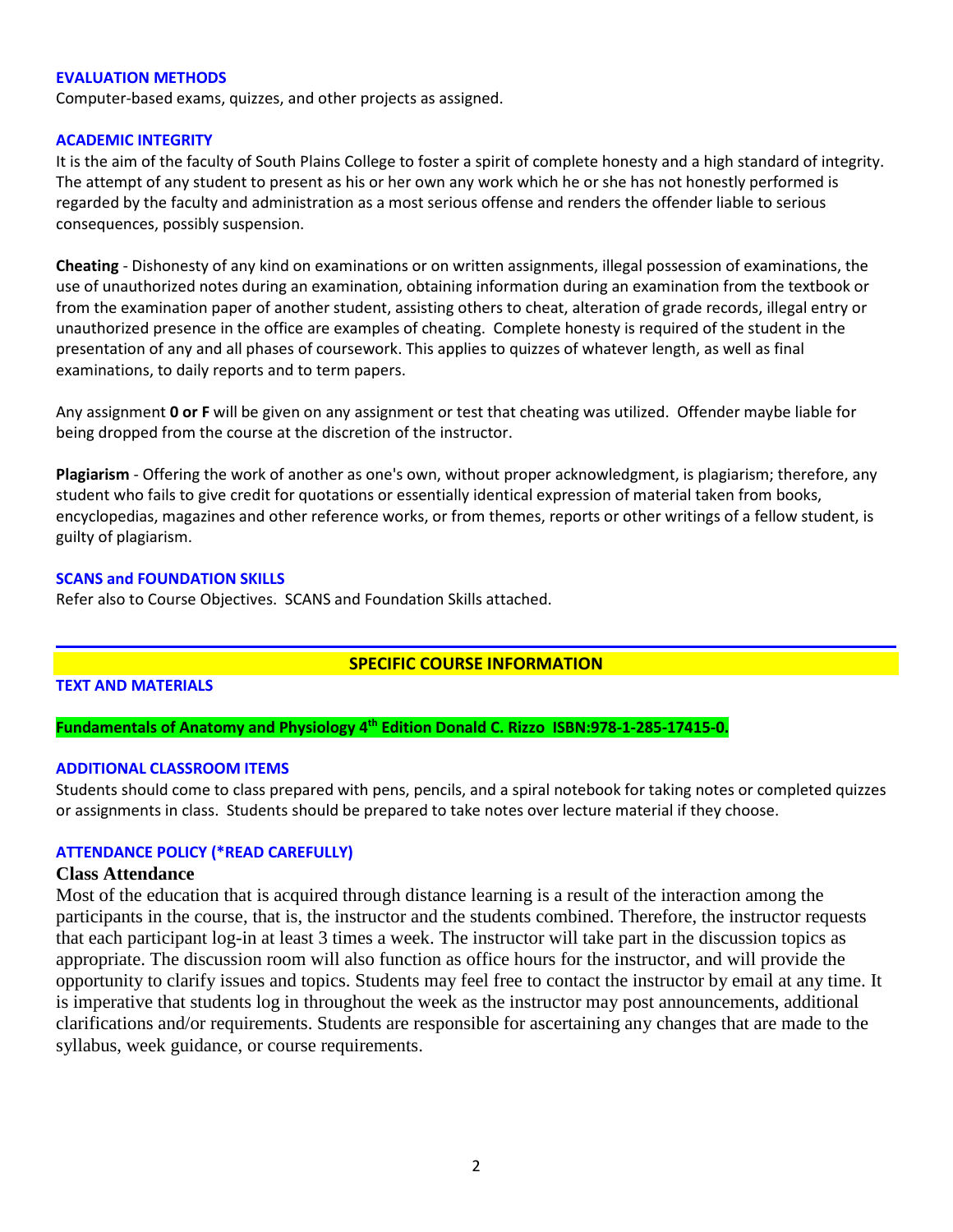#### **ASSIGNMENT POLICY**

All assignments must be completed by the assigned due date. **Late and/or incomplete work will not be accepted and a grade of zero will be recorded.**

### **COMPUTER USAGE**

As computer technology in the field of emergency medical services continues to become more popular, computers will be used in this course for several assignments. All students have access to computers and printers on the South Plains College Reese campus. Students will be expected to utilize computers to access assignments and classroom resources. All registered students are supplied with a working email account from South Plains College. In order to take exams, students must have their user name and password.

**ALL STUDENTS ARE EXPECTED TO KNOW THEIR SPC STUDENT USER NAME AND PASSWORD.**

#### **COMPUTER LAB USAGE**

The computer lab(s) on campus may be used by students during scheduled open hours or as assigned by an instructor. Lack of computer lab paper is not an excuse for not having homework assignments or any other required documents. Students should come prepared for class.

#### **BLACKBOARD:**

Blackboard is an e-Education platform designed to enable educational innovations everywhere by connecting people and technology. This educational tool will be used in this course throughout the semester.

#### **EXAMS**

Examinations will be a combination of matching and multiple choice. Please note that the final examination is comprehensive.

**GRADING POLICY -** Grades in this course will be determined using the following criteria:

|                       |             |   | Final semester grades will be based on the following: |
|-----------------------|-------------|---|-------------------------------------------------------|
| Homework              |             |   | 15%                                                   |
| Participation         |             |   | 10%                                                   |
| Modular Exams         |             |   | 45%                                                   |
| <b>Final Exam</b>     |             |   | 30%                                                   |
| Grading Scale: 90-100 |             | A |                                                       |
|                       | 80-89       | B |                                                       |
|                       | 75-79       |   |                                                       |
|                       | 70-74       |   |                                                       |
|                       | 69 or Below |   |                                                       |

#### **COMMUNICATION POLICY**

• Electronic communication between instructor and students in this course will utilize the South Plains College "My SPC" and email systems. The instructor will not initiate communication using private email accounts. Students are encouraged to check SPC email on a regular basis each week of class. Students will also have access to assignments, web-links, handouts, and other vital material which will be delivered via the classroom website. Any student having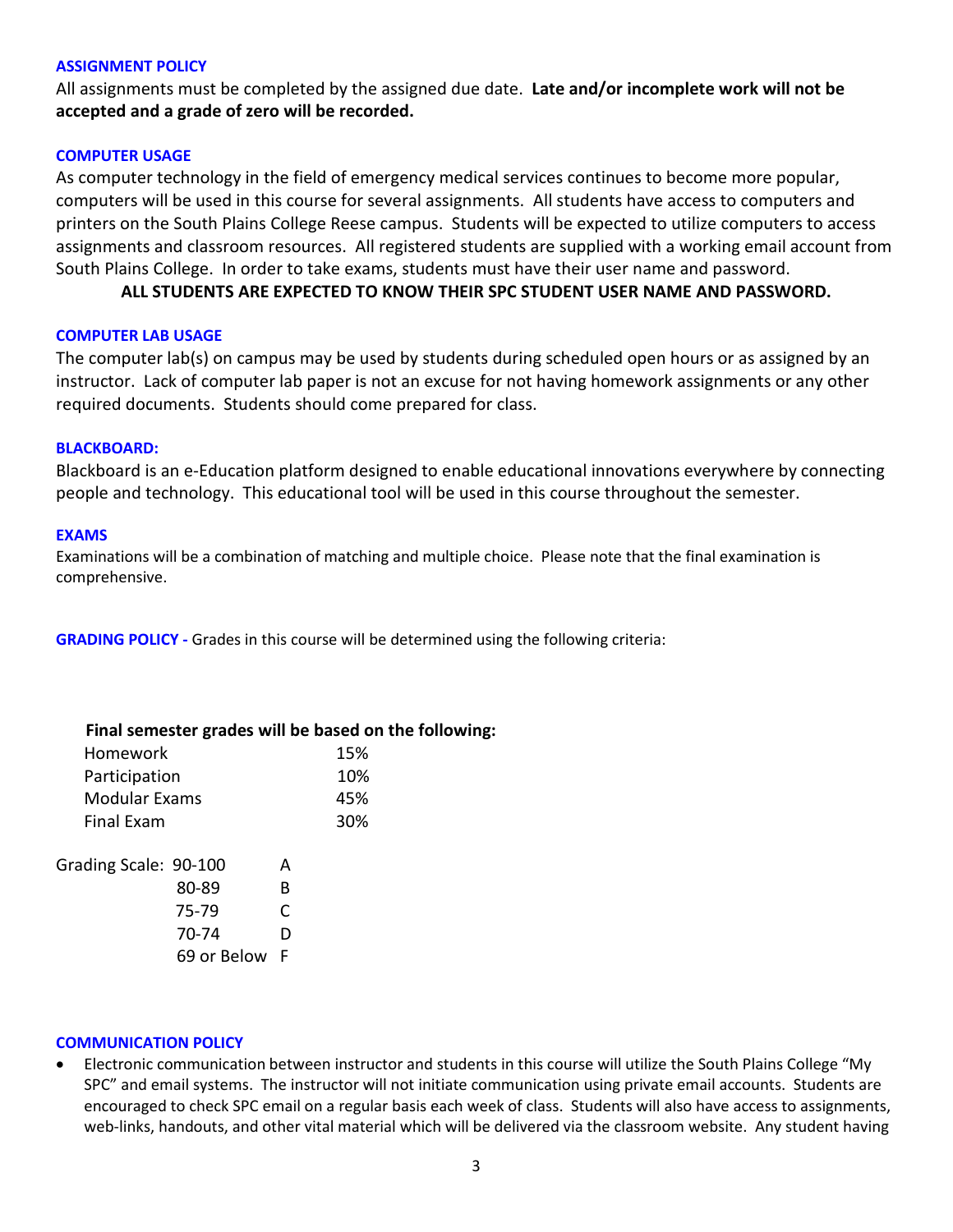difficulty accessing the classroom website or their email should immediately contact their instructor for direction. The instructor will work with any student to ensure the student has access to a computer on campus and can obtain the needed class content that is located on the course website.

## **CAMPUS CARRY**

Campus Concealed Carry - Texas Senate Bill - 11 (Government Code 411.2031, et al.) authorizes the carrying of a concealed handgun in South Plains College buildings only by persons who have been issued and are in possession of a Texas License to Carry a Handgun. Qualified law enforcement officers or those who are otherwise authorized to carry a concealed handgun in the State of Texas are also permitted to do so. Pursuant to Penal Code (PC) 46.035 and South Plains College policy, license holders may not carry a concealed handgun in restricted locations. For a list of locations, please refer to the SPC policy at: [\(http://www.southplainscollege.edu/human\\_resources/policy\\_procedure/hhc.php\)](http://www.southplainscollege.edu/human_resources/policy_procedure/hhc.php) Pursuant to PC 46.035, the open carrying of handguns is prohibited on all South Plains College campuses. Report violations to the College Police Department at 806-716-2396 or 9-1-1.

#### **STUDENT CONDUCT**

Rules and regulations relating to the students at South Plains College are made with the view of protecting the best interests of the individual, the general welfare of the entire student body and the educational objectives of the college. As in any segment of society, a college community must be guided by standards that are stringent enough to prevent disorder, yet moderate enough to provide an atmosphere conducive to intellectual and personal development. A high standard of conduct is expected of all students. When a student enrolls at South Plains College, it is assumed that the student accepts the obligations of performance and behavior imposed by the college relevant to its lawful missions, processes and functions. Obedience to the law, respect for properly constituted authority, personal honor, integrity and common sense guide the actions of each member of the college community both in and out of the classroom. Students are subject to federal, state and local laws, as well as South Plains College rules and regulations. A student is not entitled to greater immunities or privileges before the law than those enjoyed by other citizens. Students are subject to such reasonable disciplinary action as the administration of the college may consider appropriate, including suspension and expulsion in appropriate cases for breach of federal, state or local laws, or college rules and regulations. This principle extends to conduct off-campus which is likely to have adverse effects on the college or on the educational process which identifies the offender as an unfit associate for fellow students.

Any student who fails to perform according to expected standards may be asked to withdraw. Rules and regulations regarding student conduct appear in the current Student Guide.

#### **SYLLABUS DISCLAIMER**

**Serious effort and consideration were used in preparing the syllabus presented. While viewed as an educational contract between instructor and student, unforeseen events may cause changes to the scheduling of exercises, quizzes, etc. Every effort will be made NOT to change scheduled items. Nonetheless, SPC EMS instructors reserve the right to make any changes deemed necessary to best fulfill the course objectives. Students registered for this course will be made aware of any changes in a timely fashion using reasonable means.** 

Jacob Braddock BS, NRP SPC EMS Paramedic Instructor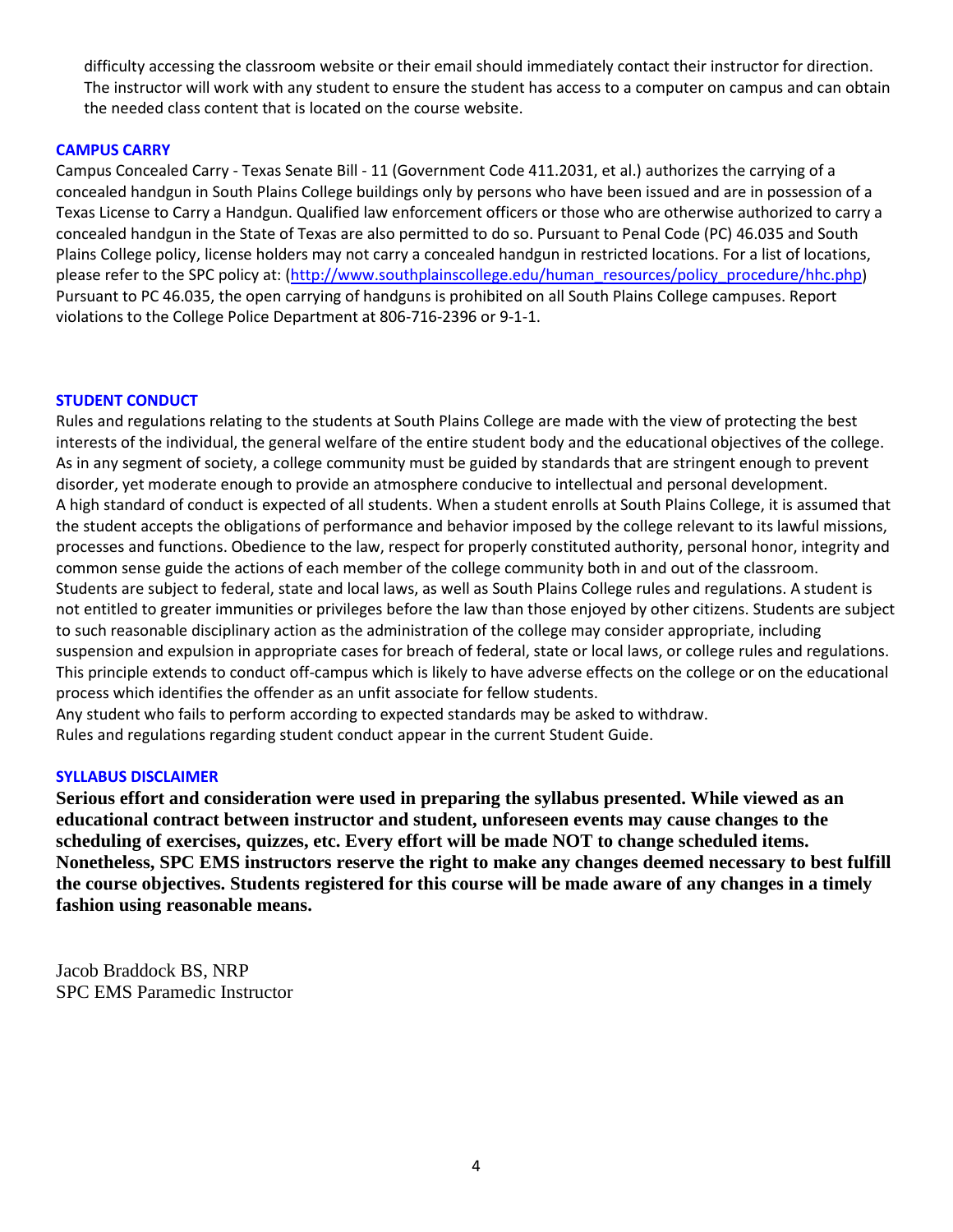## **ACCOMMODATIONS**

### **DIVERSITY STATEMENT**

In this class, the teacher will establish and support an environment that values and nurtures individual and group differences and encourages engagement and interaction. Understanding and respecting multiple experiences and perspectives will serve to challenge and stimulate all of us to learn about others, about the larger world and about ourselves. By promoting diversity and intellectual exchange, we will not only mirror society as it is, but also model society as it should and can be.

## **DISABILITIES STATEMENT**

Students with disabilities, including but not limited to physical, psychiatric, or learning disabilities, who wish to request accommodations in this class should notify the Disability Services Office early in the semester so that the appropriate arrangements may be made. In accordance with federal law, a student requesting accommodations must provide acceptable documentation of his/her disability to the Disability Services Office. For more information, call or visit the Disability Services Office at Levelland Student Health & Wellness Center 806-716-2577, Reese Center (also covers ATC) Building 8: 806-716-4675, Plainview Center Main Office: 806- 716-4302 or 806-296-9611, or the Health and Wellness main number at 806-716-2529.

## **FOUNDATION SKILLS**

## **BASIC SKILLS–Reads, Writes, Performs Arithmetic and Mathematical Operations, Listens and Speaks**

F-1 Reading–locates, understands, and interprets written information in prose and in documents such as manuals, graphs, and schedules.

F-2 Writing–communicates thoughts, ideas, information and messages in writing and creates documents such as letters, directions, manuals, reports, graphs, and flow charts.

F-3 Arithmetic–performs basic computations; uses basic numerical concepts such as whole numbers, etc.

F-4 Mathematics–approaches practical problems by choosing appropriately from a variety of mathematical techniques.

F-5 Listening–receives, attends to, interprets, and responds to verbal messages and other cues.

F-6 Speaking–organizes ideas and communicates orally.

## **THINKING SKILLS–Thinks Creatively, Makes Decisions, Solves Problems, Visualizes and Knows How to Learn and Reason**

F-7 Creative Thinking–generates new ideas.

F-8 Decision-Making–specifies goals and constraints, generates alternatives, considers risks, evaluates and chooses best alternative.

F-9 Problem Solving–recognizes problems, devises and implements plan of action.

F-10 Seeing Things in the Mind's Eye–organizes and processes symbols, pictures, graphs, objects, and other information.

F-11 Knowing How to Learn–uses efficient learning techniques to acquire and apply new knowledge and skills. F-12 Reasoning–discovers a rule or principle underlying the relationship between two or more objects and applies it when solving a problem.

## **PERSONAL QUALITIES–Displays Responsibility, Self-Esteem, Sociability, Self-Management, Integrity and Honesty**

F-13 Responsibility–exerts a high level of effort and perseveres towards goal attainment.

F-14 Self-Esteem–believes in own self-worth and maintains a positive view of self.

F-15 Sociability–demonstrates understanding, friendliness, adaptability, empathy and politeness in group settings.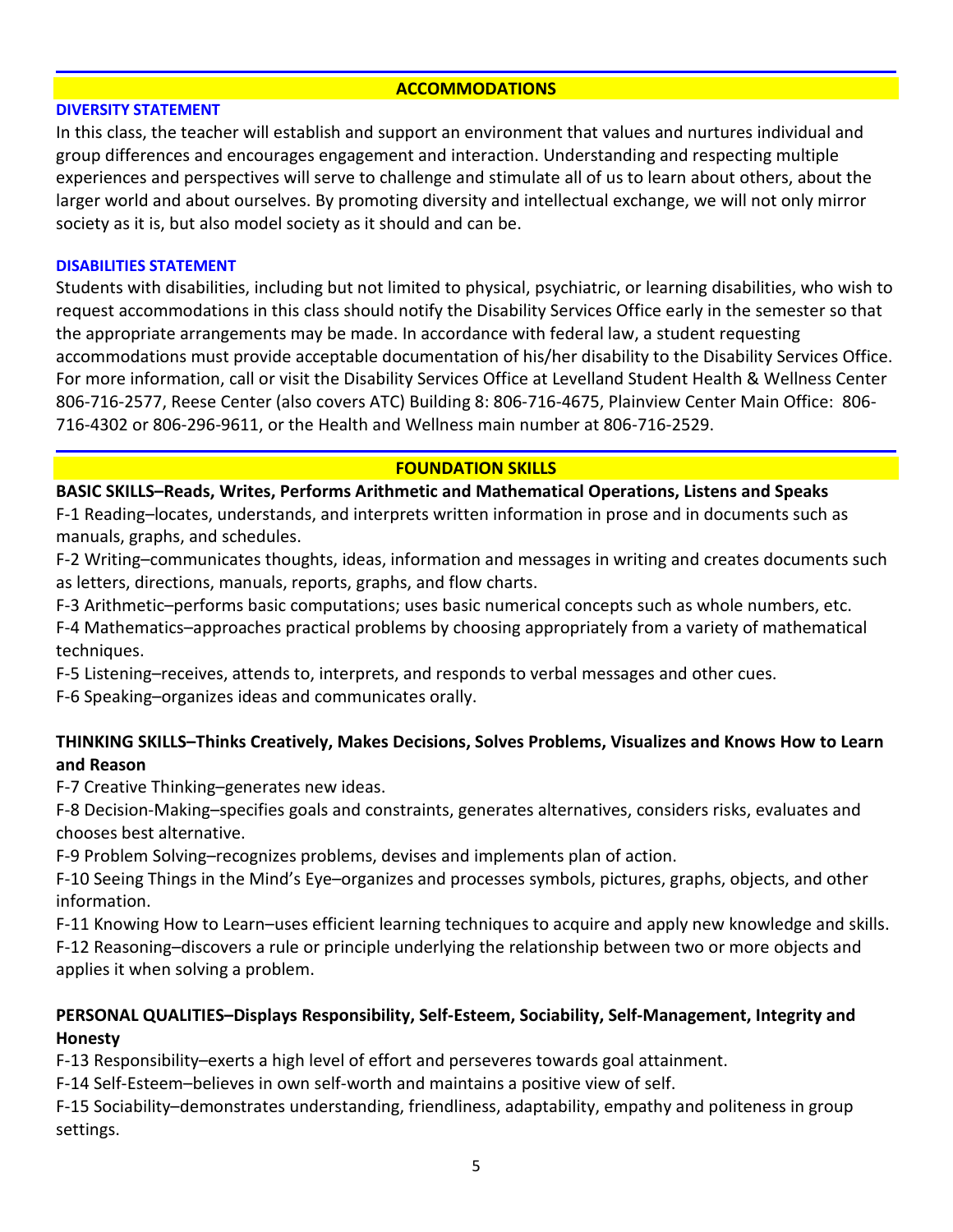F-16 Self-Management–assesses self accurately, sets personal goals, monitors progress and exhibits selfcontrol.

F-17 Integrity/Honesty–chooses ethical courses of action.

# **SCANS COMPETENCIES**

C-1 **TIME** - Selects goal - relevant activities, ranks them, allocates time, prepares and follows schedules. C-2 **MONEY** - Uses or prepares budgets, makes forecasts, keeps records and makes adjustments to meet objectives.

C-3 **MATERIALS AND FACILITIES** - Acquires, stores, allocates, and uses materials or space efficiently. C-4 **HUMAN RESOURCES** - Assesses skills and distributes work accordingly, evaluates performances and provides feedback.

# **INFORMATION - Acquires and Uses Information**

- C-5 Acquires and evaluates information.
- C-6 Organizes and maintains information.
- C-7 Interprets and communicates information.
- C-8 Uses computers to process information.

## **INTERPERSONAL–Works With Others**

C-9 Participates as a member of a team and contributes to group effort.

C-10 Teaches others new skills.

C-11 Serves Clients/Customers–works to satisfy customer's expectations.

C-12 Exercises Leadership–communicates ideas to justify position, persuades and convinces others, responsibly challenges existing procedures and policies.

C-13 Negotiates-works toward agreements involving exchanges of resources; resolves divergent interests.

C-14 Works With Diversity–works well with men and women from diverse backgrounds.

# **SYSTEMS–Understands Complex Interrelationships**

C-15 Understands Systems–knows how social, organizational, and technological systems work and operates effectively with them.

C-16 Monitors and Corrects Performance–distinguishes trends, predicts impacts on system operations, diagnoses systems performance and corrects malfunctions.

C-17 Improves or Designs Systems–suggests modifications to existing systems and develops new or alternative systems to improve performance.

# **TECHNOLOGY–Works with a Variety of Technologies**

C-18 Selects Technology–chooses procedures, tools, or equipment, including computers and related technologies.

C-19 Applies Technology to Task–understands overall intent and proper procedures for setup and operation of equipment.

C-20 Maintains and Troubleshoots Equipment–prevents, identifies, or solves problems with equipment, including computers and other technologies.